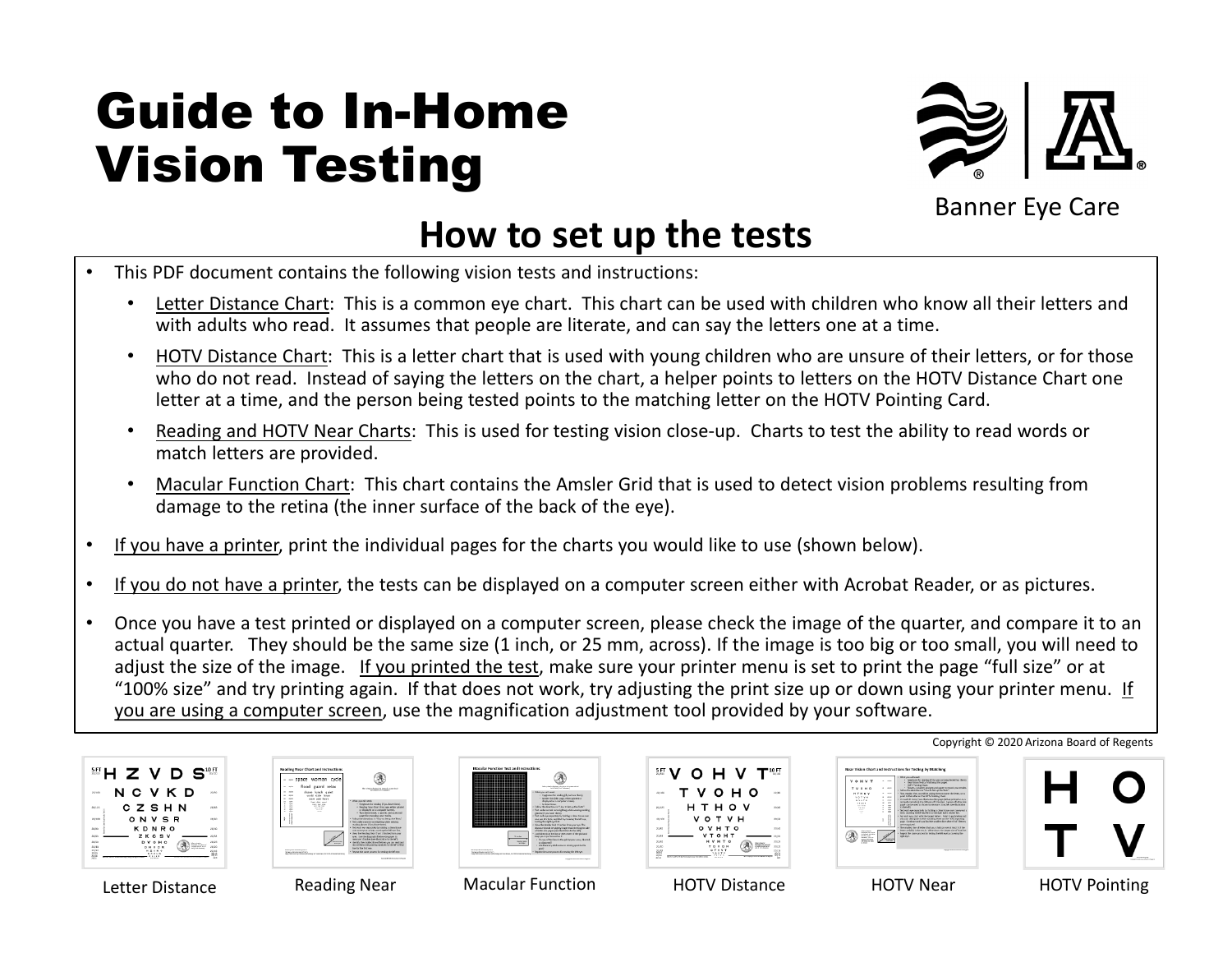#### **Letter Distance Chart Instructions**

- What you will need:
	- Eyeglasses for seeing far away (if you have them).
	- Letter Distance Chart (either printed or displayed on a computer screen).
	- A clean tissue to cover each eye one at time, a quarter, and a pen and paper to record your results.
- Follow the procedures in "How to Set-up the Tests".
- If you have eyeglasses for seeing far away, wear them for viewing the Letter Distance Chart.
- In a well-lit room, sit 10 feet from the Letter Distance Eye Chart (either the printed chart taped to a wall or the chart displayed on the computer screen). If you do not have 10 feet of room, sit 5 feet from the chart. Check to see if there is glare on the Chart. If there is, try another location or adjust the screen angle to eliminate the glare. You can estimate a foot as an inch more than the biggest side of a piece of letter sized paper.
- Test each eye separately by holding a clean tissue over one eye at a time. Cover the left eye, and test the right eye first.
- For each eye, view each line of letters, starting at the top of the chart. As you view the letters, identify the smallest line of letters that you can see at least 3 of the 5 letters reliably. Write down the result.
	- If you are sitting **10 feet** from the chart, find the smallest line of letters that you can read, and write down the acuity for the smallest line where 3 of 5 letters were read using the scale to the **right** of the letters.
	- If you are sitting **5 feet** from the chart, find the smallest line of letters that you can read 3 of 5 letters and write down the acuity for that line using the scale to the **left** of the letters.
- Cover the right eye and repeat the same process for testing the left eye.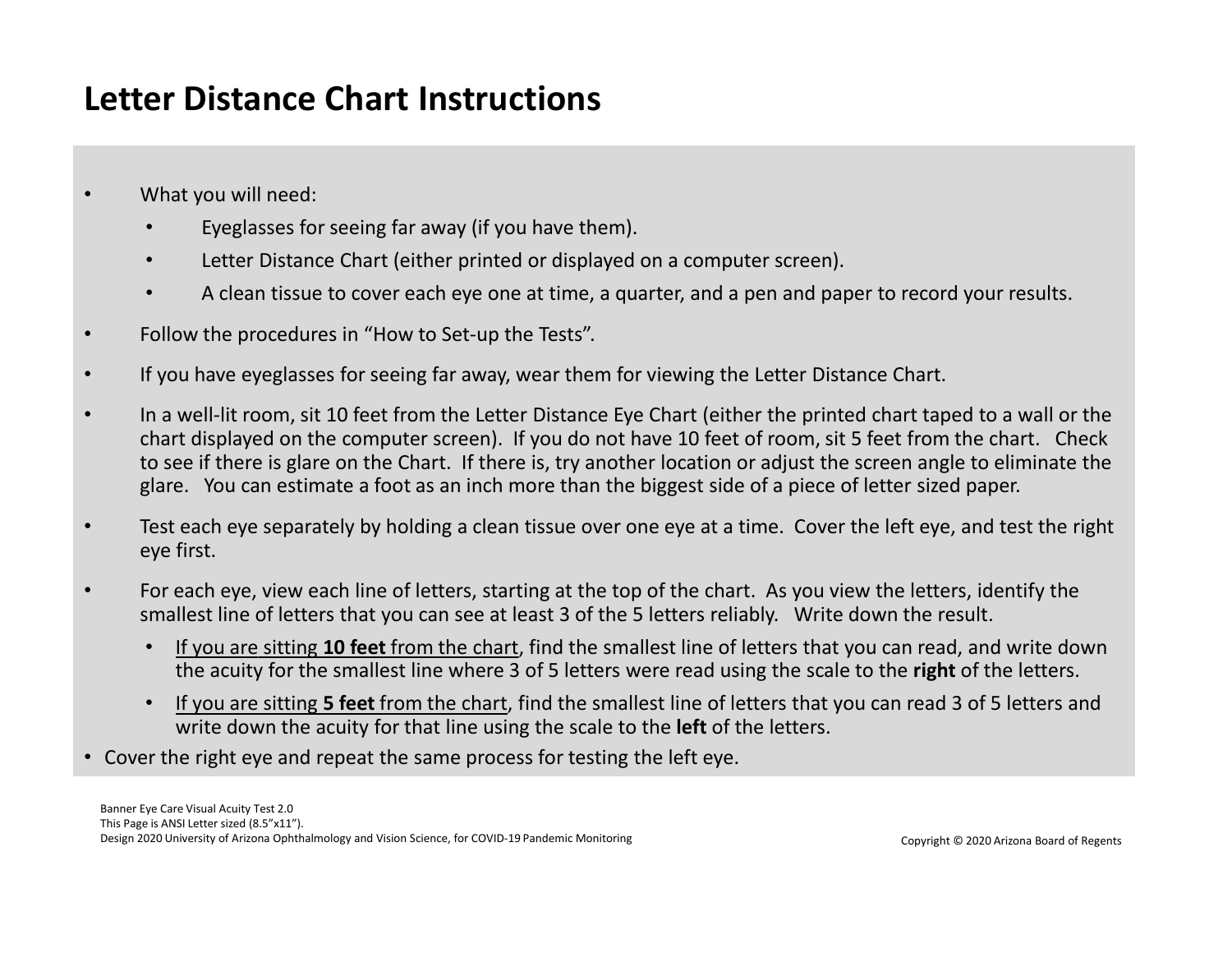| 5FT<br>20/200                    | $\sqrt{\phantom{a}}$                                                                                                                                                  | <b>10 FT</b><br>20/100                 |
|----------------------------------|-----------------------------------------------------------------------------------------------------------------------------------------------------------------------|----------------------------------------|
| 20/160                           | K<br>$\mathbf C$<br>$\Box$                                                                                                                                            | 20/80                                  |
| 20/125                           | Z S H<br>N<br>$\mathbf C$                                                                                                                                             | 20/63                                  |
| 20/100                           | Banner Eye Care Visual Acuity Test 2.0<br>N<br>V<br>R<br>S<br>$\mathbf O$                                                                                             | 20/50                                  |
| 20/80                            | K D N<br>R O                                                                                                                                                          | 20/40                                  |
| 20/63                            | ZKCSV                                                                                                                                                                 | 20/32                                  |
| 20/50                            | VOHC<br>D<br>When printed or                                                                                                                                          | 20/25                                  |
| 20/40                            | displayed, this picture of<br>OHVCK<br>a quarter should be full<br>size (1 inch diameter).                                                                            | 20/20                                  |
| 20/32<br>20/25<br>20/20<br>20/16 | HZCKO<br>NCKHD<br>ZHCSR<br>Letter Eye Chart Copyright © 2020 Arizona Board of Regents<br>Mount on wall 5 or 10 feet from subject, away from light or window.<br>SZRDN | 20/16<br>20/12<br>$\frac{20/10}{20/8}$ |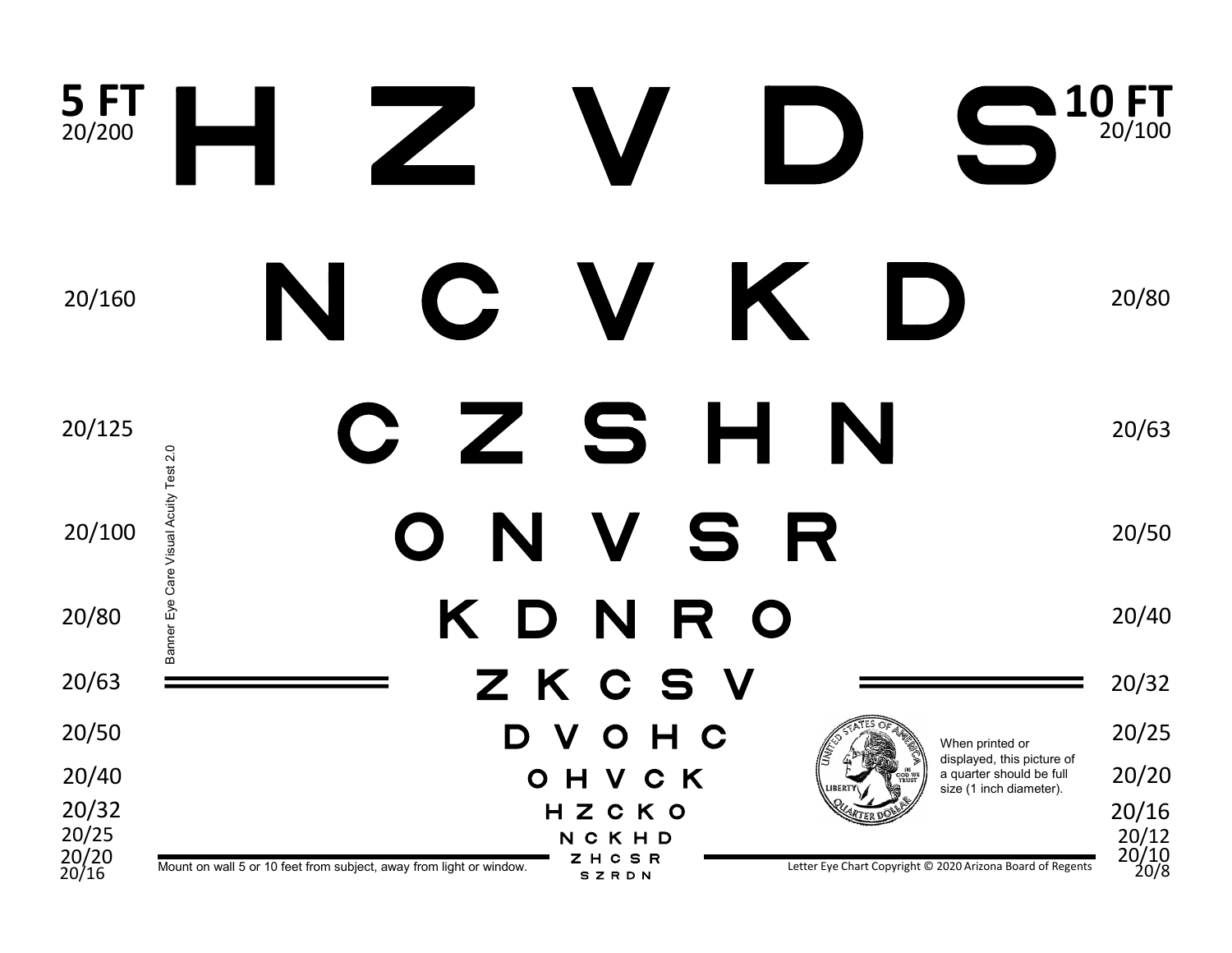#### **Reading Near Chart and Instructions**

| J16             | 20/200                                   | space woman cycle                      |
|-----------------|------------------------------------------|----------------------------------------|
| 115             | 20/170                                   | flood guard relax                      |
| 114             | 20/140                                   | shave lunch quiet                      |
| 113             | 20/110                                   | world stake frown                      |
| 112             | 20/100                                   | curve paint forum                      |
| 110             | 20/75                                    | feast elect round                      |
| 18              | 20/60                                    | model trust smile                      |
| 16              | 20/50                                    | plant treat miner                      |
| $\overline{14}$ | 20/40                                    | mouth prize water                      |
| J2<br>$_{11}$   | 20/30<br>20/20                           | bread carve cabin<br>study chair plane |
| Jaeger          | When Tested at 14"<br>Snellen Equivalent |                                        |



Banner Eye Care Visual Acuity Test 2.0 This Page is ANSI Letter sized (8.5"x11"). Design 2020 University of Arizona Ophthalmology and Vision Science, for COVID-19 Pandemic Monitoring



When printed or displayed, this picture of a quarter should be full size (1 inch in diameter).

- What you will need:
	- Eyeglasses for reading (if you have them).
	- Reading Near Chart (this page, either printed or displayed on a computer screen).
	- Two clean tissues, a quarter, and a pen and paper for recording your results.
- Follow the directions in "How to Set-up the Tests".
- Test under normal room lighting while wearing reading glasses (if you have them).
- Test each eye separately by holding a clean tissue over one eye at a time. Cover the left eye, and test the right eye first.
- View the Reading Near Chart 14 inches from your eyes. Use the diagonal of letter-size paper to measure 14 inches (see illustration to the left).
- Identify the smallest line of letters you can read and record the corresponding numbers to the left of that line for the first eye.
- Cover the right eye and repeat the same process for testing the left eye.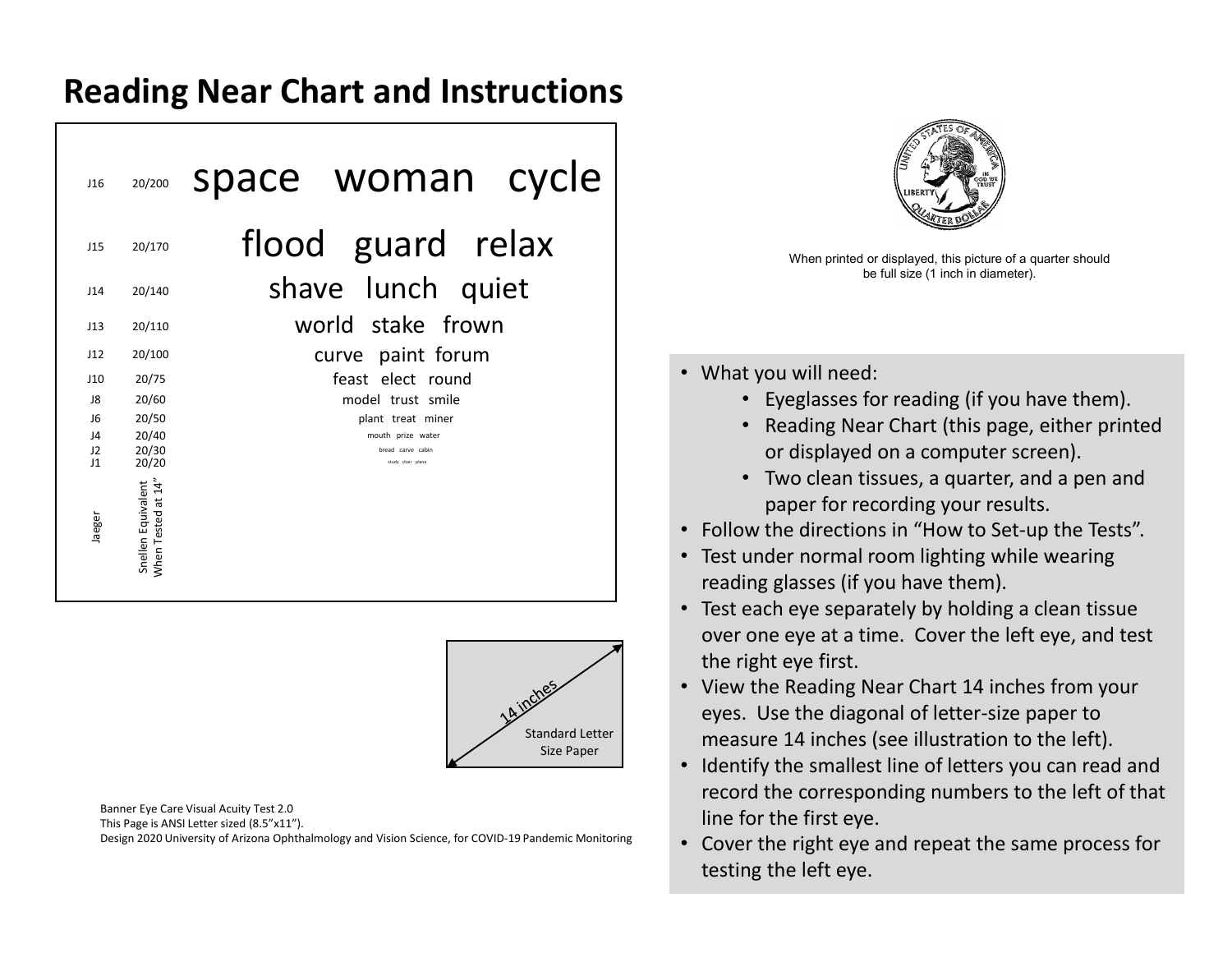#### **Macular Function Test and Instructions**





Banner Eye Care Visual Acuity Test 2.0 This Page is ANSI Letter sized (8.5"x11"). Design 2020 University of Arizona Ophthalmology and Vision Science, for COVID-19 Pandemic Monitoring



When printed or displayed, this picture of a quarter should be full size (1 inch in diameter).

- What you will need:
	- Eyeglasses for reading (if you have them).
	- Amsler Grid (this page, either printed or displayed on a computer screen).
	- A clean tissue.
- Follow the directions in "How to Set-up the Tests".
- Test under normal room lighting while wearing reading glasses (if you have them).
- Test each eye separately by holding a clean tissue over one eye at a time. Cover the left eye, and test the right eye first.
- View the Amsler Grid 12 inches from your eye. The distance should be slightly longer than the longest side of letter-size paper (see illustration to the left).
- Look directly at the dot on the center of the grid and keep your eye focused on it.
	- Do any of the lines in the grid appear wavy, blurred, or distorted?
	- Are there any dark areas or missing spots in the grid?
- Cover the right eye and repeat the same process for testing the left eye.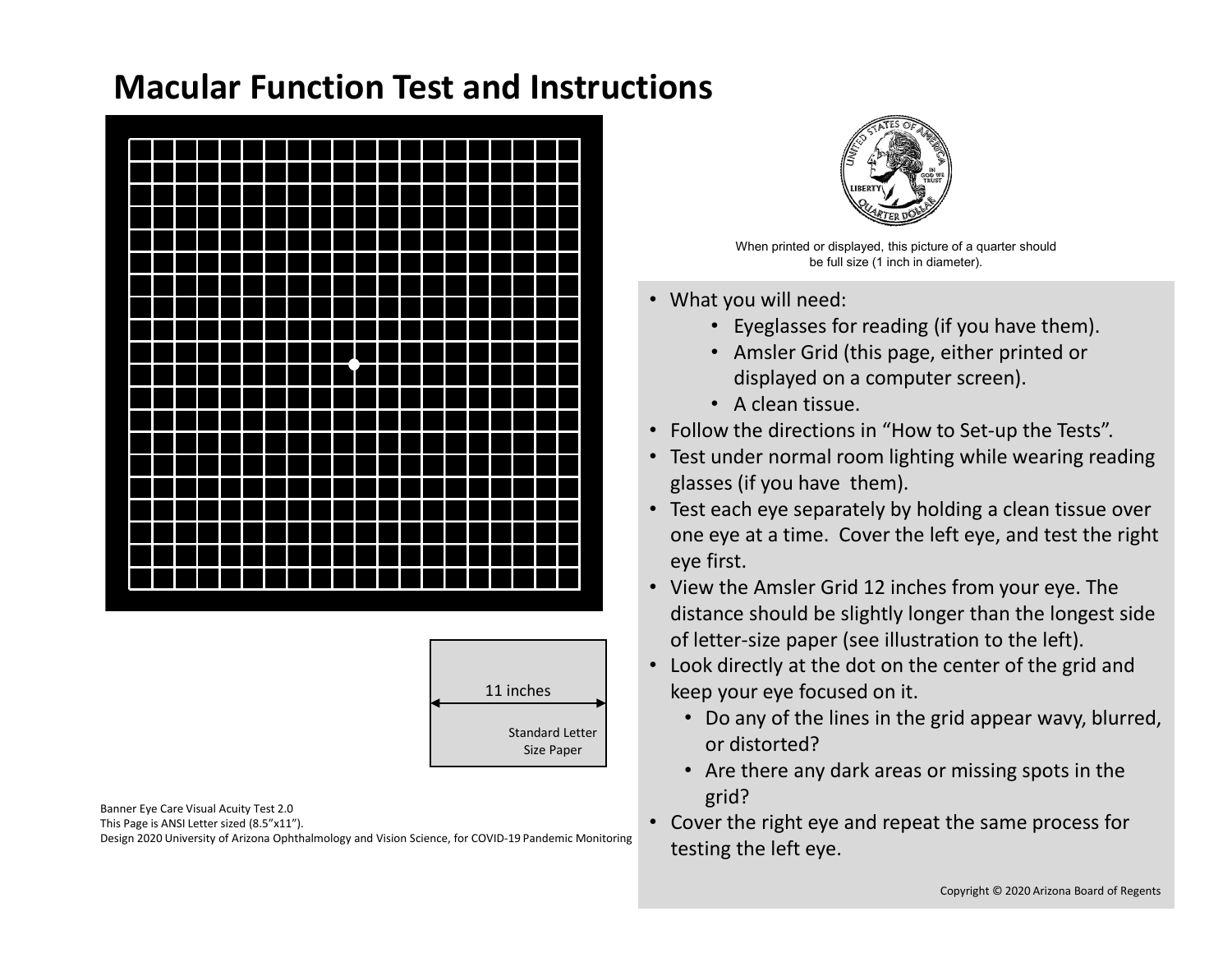### **HOTV Distance Chart and Instructions for Testing by Matching**

- What you will need:
	- Eyeglasses for seeing far away if person being tested has them.
	- HOTV Distance Chart (either printed or displayed on a computer screen).
	- HOTV Pointing Card (either printed, or made as shown).
	- Tissues, a quarter, and pen and paper.
- Follow the directions in "How to Set-up the Tests".



- First, explain that you will be asking the person being tested to name the letter, or to point to the letter on the HOTV Pointing Card. Practice a few times while standing close to the HOTV Distance Chart.
- In a well-lit room, have the person being tested sit 10 feet from the HOTV Distance Chart (either the printed chart taped to a wall or the chart displayed on the computer screen).
	- If you do not have enough space to sit 10 feet from the chart, the person can sit 5 feet from the chart.
	- Check to see if there is glare on the HOTV Distance Chart. If there is, try another location or adjust the screen angle to eliminate the glare.
- If the person being tested has eyeglasses for seeing far away, they should wear them for testing.
- Test each eye separately by holding a clean tissue over one eye at a time. Cover the left eye, and test the right eye first.
- For each eye, start with the largest letters. Point to each letter and ask the person being tested to point to the matching letter on the HOTV Pointing Card. Continue until you reach the smallest line of letters where the person can reliably identify at least 3 of the 5 letters on that line.
- The smallest line of letters where at least 3 of the 5 letters are matched reliably is the acuity result.
	- If the person being tested is **10 feet** from the chart, record the acuity for that line from the scale on the **right**.
	- If the person being tested is **5 feet** from the chart, record the acuity for that line from the scale on the **left**.
- Cover the right eye and repeat the same process for testing the left eye.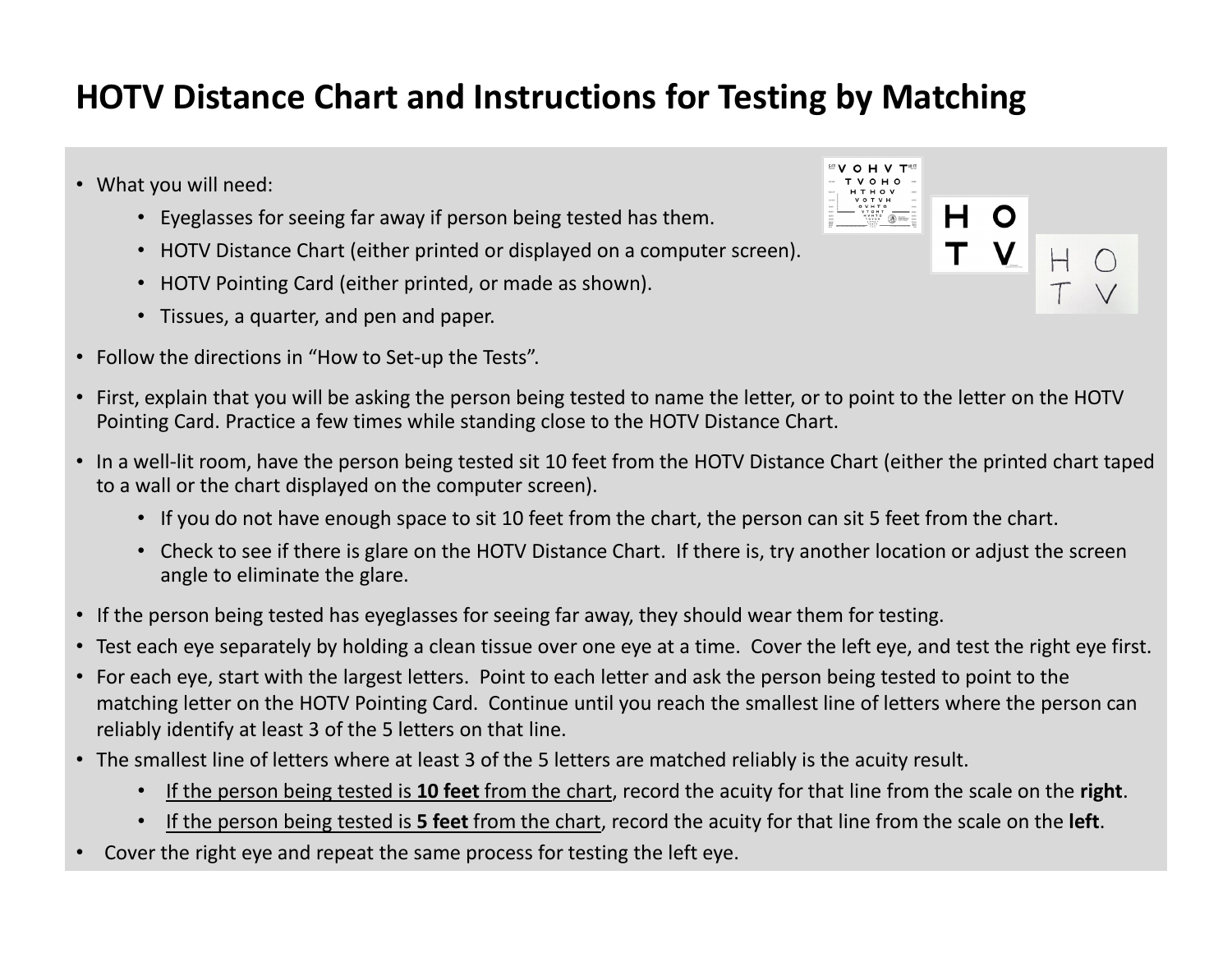#### **5 FT 10 FT** 5 FT<sub>20/200</sub> 20/100 20/160 20/80 Н Т 20/125 20/63 Banner Eye Care Visual Acuity Test 2.0 Banner Eye Care Visual Acuity Test 2.0 Н T. V  $\bigcap$ 20/100 20/50 O V н T O 20/80 20/40  $\boldsymbol{V}$  $\Omega$ 20/63 20/32 H  $\mathbf V$ 20/50  $\mathsf{H}$  $\mathbf O$ 20/25 When printed or displayed, this picture of  $O$  H T  $\mathbf{O}$  $\mathbf V$ 20/20 20/40 a quarter should be full size (1 inch diameter).OTHVT 20/32 20/16  $\frac{20/12}{20/10}$ 20/25 **VOVTH**  $20/20$ <br> $20/16$ **THTOV** HOTV Copyright © 2020 Arizona Board of Regents 20/20 Mount on wall 5 or 10 feet from subject, away from light or window. <br>20/16 Mount on wall 5 or 10 feet from subject, away from light or window. <br>20/16 Mount on Wall 20/8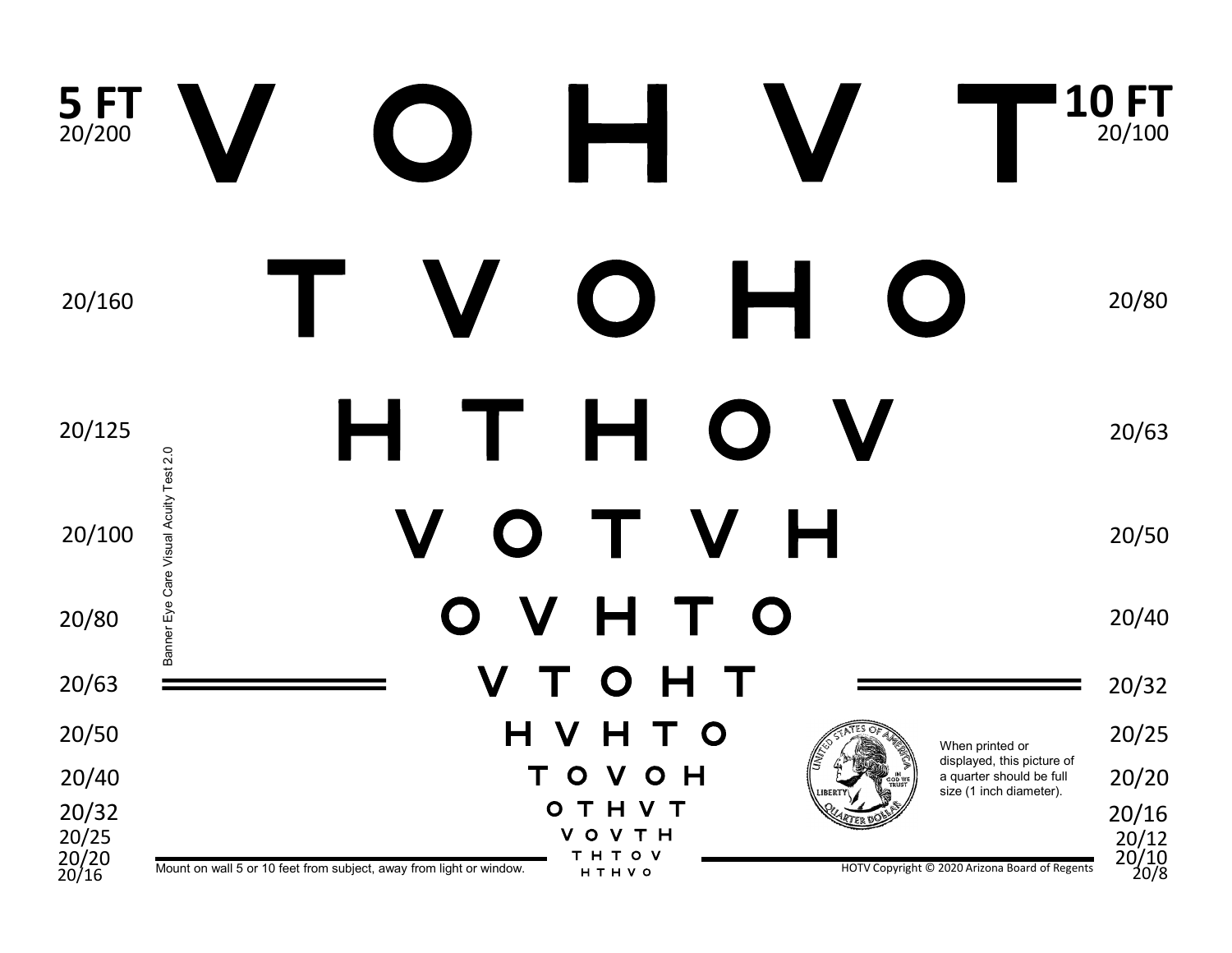#### **HOTV Near Chart and Instructions for Testing by Matching**

| O H V<br>V<br>$\top$  | J16            | 20/200                                   |
|-----------------------|----------------|------------------------------------------|
| V O H O<br>T          | J15            | 20/170                                   |
| HTHOV                 | J14            | 20/140                                   |
| V O T V H             | J13            | 20/110                                   |
| O V H T O             | J12            | 20/100                                   |
| <b>VTOHT</b>          | J10            | 20/75                                    |
| <b>HVHTO</b>          | J8             | 20/60                                    |
| TOVOH                 | J <sub>6</sub> | 20/50                                    |
| OTHVT                 | J4             | 20/40                                    |
| <b>VOVTH</b><br>THTOV | J2<br>J1       | 20/30<br>20/20                           |
|                       | Jaeger         | When Tested at 14"<br>Snellen Equivalent |



When printed or displayed, this picture of a quarter should be full size (1 inch diameter). You can measure 14 inches with letter size paper as shown.



What you will need:

- Eyeglasses for reading if the person being tested has them.
- HOTV Near Chart (this page).
- HOTV Pointing Chart (the page with giant HOTV).
- Tissues, a quarter, and pen and paper to record your results.
- Follow the directions in "How to Set-up the Tests".
- First, explain that you will be asking them to name the letter, or to point to the letter on the HOTV Pointing Card.
- In a well-lit room, have them view this page (either printed or on a computer monitor) at a distance of 14 inches. A piece of letter-size paper can be used as shown to measure 14 inches (see illustration to the left).
- Test each eye separately by holding a clean tissue over one eye at a time. Cover the left eye, and test the right eye first.
- For each eye, start with the largest letters. Point to each letter and ask the person being tested to point to the matching letter on the HOTV Pointing Card. Continue until you find the smallest line where 3 of 5 letters are recognized.
- The smallest line of letters where at least 3 of the letters are reliably seen is the result. Write down the Jaeger size of that line.
- Cover the right eye and repeat the same process for testing the left eye.

Copyright © 2020 Arizona Board of Regents